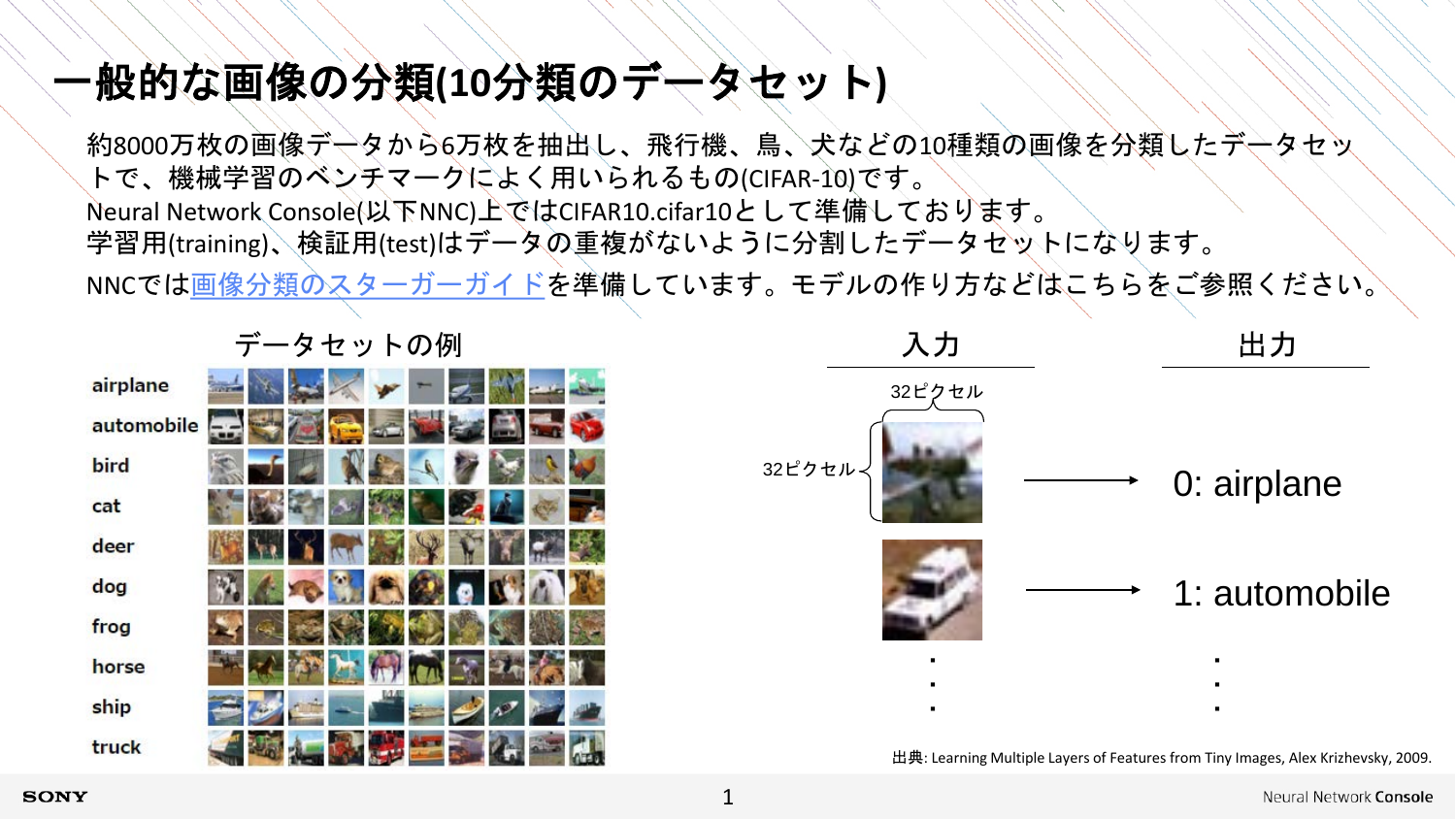## 一般的な画像の分類**(100**分類のデータセット**)**

# ラベル chair

 clock cloud 24 i cockroach couch crab 27 i crocodile cup 29 dinosaur  $30 \frac{1}{3}$  dolphin 31 elephant flatfish forest  $34 \frac{1}{2}$  fox  $35 \div \text{girl}$  hamster house 38 kangaroo 39 keyboard

21 chimpanzee

前頁と同様の形式で、画像の分類数を100種類にしたデータセット(CIFAR-100)です。 NNC上ではCIFAR100.cifar100として準備しております。 学習用(training)、検証用(test)はデータの重複がないように分割したデータセットになります。

| #                       | ラベル           |
|-------------------------|---------------|
| 0                       | apple         |
| 1                       | aquarium fish |
| $\overline{\mathbf{c}}$ | baby          |
| 3                       | bear          |
| 4                       | beaver        |
| 5<br>ļ                  | bed           |
| 6                       | bee           |
| 7                       | beetle        |
| 8                       | bicycle       |
| 9                       | bottle        |
| 10                      | bowl          |
| 11                      | boy           |
| 12                      | bridge        |
| 13                      | bus           |
| 14                      | butterfly     |
| 15                      | camel         |
| 16                      | can           |
| 17                      | castle        |
| 18                      | caterpillar   |
| 19                      | cattle        |

| CIFAR-100のラベル一覧 |  |  |
|-----------------|--|--|
|-----------------|--|--|

| #  | ラベル          |
|----|--------------|
| 40 | lamp         |
| 41 | lawn mower   |
| 42 | leopard      |
| 43 | lion         |
| 44 | lizard       |
| 45 | lobster      |
| 46 | man          |
| 47 | maple tree   |
| 48 | motorcycle   |
| 49 | mountain     |
| 50 | mouse        |
| 51 | mushroom     |
| 52 | oak tree     |
| 53 | orange       |
| 54 | orchid       |
| 55 | otter        |
| 56 | palm tree    |
| 57 | pear         |
| 58 | pickup truck |
| 59 | pine tree    |

| #  | ラベル        |  |
|----|------------|--|
| 60 | plain      |  |
| 61 | plate      |  |
| 62 | poppy      |  |
| 63 | porcupine  |  |
| 64 | possum     |  |
| 65 | rabbit     |  |
| 66 | raccoon    |  |
| 67 | ray        |  |
| 68 | road       |  |
| 69 | rocket     |  |
| 70 | rose       |  |
| 71 | sea        |  |
| 72 | seal       |  |
| 73 | shark      |  |
| 74 | shrew      |  |
| 75 | skunk      |  |
| 76 | skyscraper |  |
| 77 | snail      |  |
| 78 | snake      |  |
| 79 | spider     |  |
|    |            |  |

| #  | ラベル          |
|----|--------------|
| 80 | squirrel     |
| 81 | streetcar    |
| 82 | sunflower    |
| 83 | sweet pepper |
| 84 | table        |
| 85 | tank         |
| 86 | telephone    |
| 87 | television   |
| 88 | tiger        |
| 89 | tractor      |
| 90 | train<br>ŗ   |
| 91 | trout        |
| 92 | tulip        |
| 93 | ļ<br>turtle  |
| 94 | wardrobe     |
| 95 | whale        |
| 96 | willow tree  |
| 97 | wolf         |
| 98 | woman        |
| 99 | worm         |